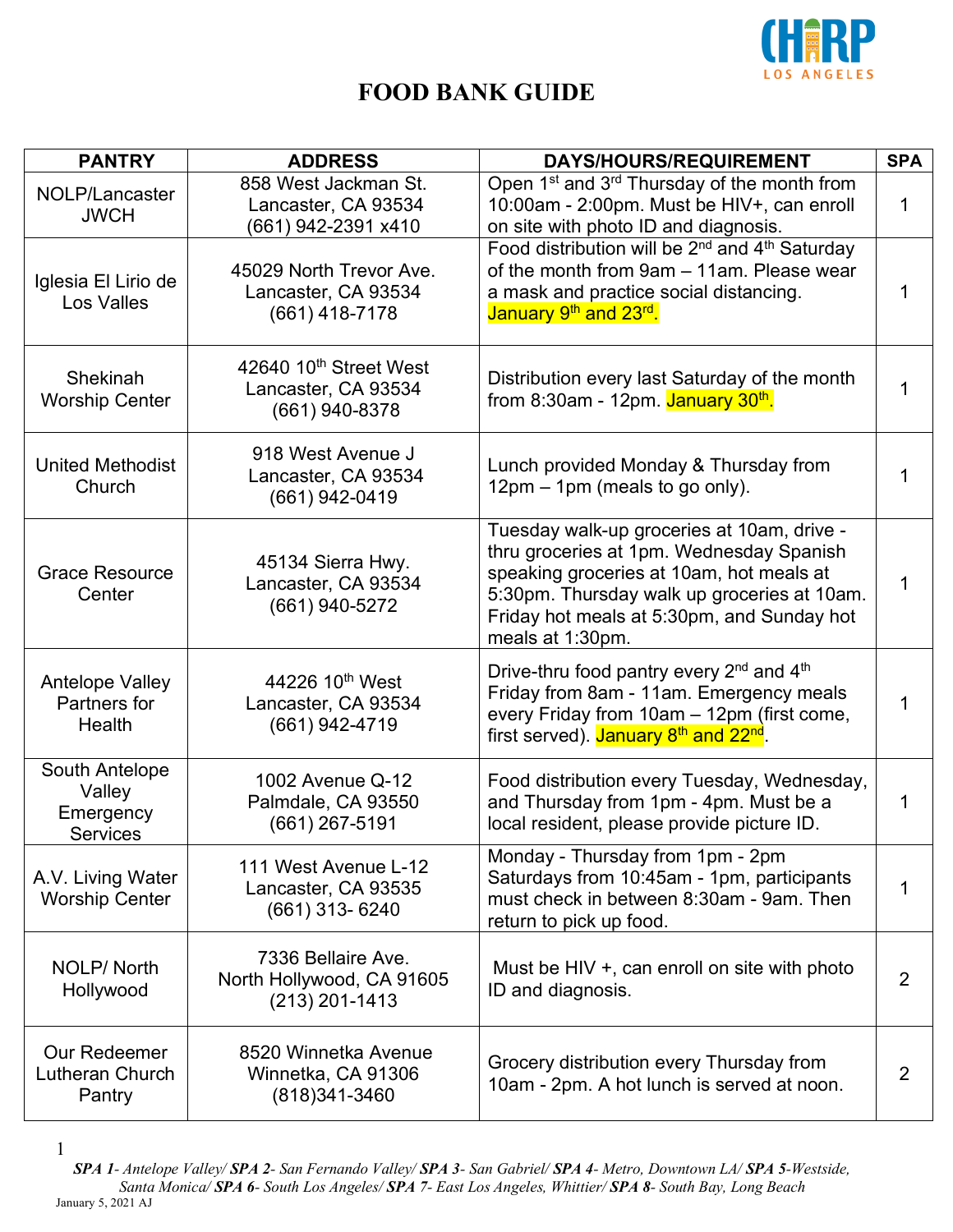

| Meet Each Need<br>with Dignity<br>(MEND)                             | 10641 North San Fernando Rd.<br>Pacoima, CA 91331<br>(818) 896-0246           | Food distribution Tuesday and Friday from<br>9am - 11am. Open to the public. Drive-thru<br>only, but if you don't have a car walk-in are<br>welcome.                                                                         | $\overline{2}$ |
|----------------------------------------------------------------------|-------------------------------------------------------------------------------|------------------------------------------------------------------------------------------------------------------------------------------------------------------------------------------------------------------------------|----------------|
| Santa Clarita<br><b>Valley Food</b><br>Pantry                        | 24133 Railroad Ave.<br>Newhall, CA 91321<br>(661) 255-9078                    | Distribution Monday from 11am - 2pm,<br>Tuesday and Thursday from 9am - 12pm,<br>Wednesday from 2pm - 5pm, and Saturday<br>from 9am - 12pm. Must provide ID.                                                                 | 2              |
| St. Charles Holy<br><b>Family Service</b><br>Center                  | 10825 Moorpark St.<br>North Hollywood, CA 91602<br>(818) 985-7365             | Tuesday, Wednesday, Saturday, and Sunday<br>from 9am -11:30am. Must bring photo ID.                                                                                                                                          | 2              |
| North Hollywood<br><b>Interfaith Food</b><br>Pantry                  | 4390 Colfax Ave.<br>Studio City, CA 91604<br>(818) 760-3575                   | Distribution Monday and Friday from 7:30am-<br>11am. Drive thru & walk in.                                                                                                                                                   | $\overline{2}$ |
| <b>Catholic Charities</b><br>of LA, Guadalupe<br>Community<br>Center | 21600 Hart St.<br>Canoga Park, CA 91303<br>(213) 251-3549                     | Distribution Monday, Wednesday, and Friday<br>from 9am - 12pm. Must provide proof of<br>income, address, picture ID, and birth<br>certificates of the children in the home.                                                  | 2              |
| <b>West Valley Food</b><br>Pantry                                    | 5700 Rudnick Ave.<br>Woodland Hills, CA 91367<br>(818) 346-5554               | Distribution Monday - Thursday from 9:30am<br>- 2pm and Friday from 9:30am - 12pm. Must<br>provide ID.                                                                                                                       | 2              |
| <b>North Valley</b><br><b>Caring Services</b>                        | 13453 Raven St,<br>North Hills, CA 91343<br>(818) 891-0481                    | Distribution every Friday, from 9am -<br>11:30am. Must provide picture ID. January<br>$8th$ .                                                                                                                                | 2              |
| Loaves & Fishes<br>Glendale                                          | 4322 San Fernando Rd.<br>Glendale, CA 91204<br>$(213)$ 318-5707               | Monday, Tuesday, Wednesday, and Friday<br>from 10am - 1:30pm. Must provide proof of<br>income, address, and photo ID for every<br>member of the family.                                                                      | $\overline{2}$ |
| Making It<br>Happen Inc.                                             | 11120 Oro Vista Ave.<br>Sunland, CA 91040<br>(818) 398-6232                   | Distribution on Saturdays at 2pm. Healthy,<br>fresh, and frozen food for individuals and<br>families. Open to the public. No one leaves<br>empty-handed. No requirements. Free Hot<br>Meals on Sundays from 3:30pm - 4:30pm. | 2              |
| <b>Salvation Army</b><br>Glendale                                    | 300 East Angeleno Ave.<br>Burbank, CA 91502<br>(818) 246-5586                 | Distribution Monday - Thursday from 12pm -<br>3pm. Must be a local resident of Glendale or<br>Burbank. Must provide ID and proof of<br>address, if homeless no requirements<br>needed.                                       | 2              |
| NOLP/Pasadena<br><b>JWCH (Wesley</b><br>Health Center)               | 1845 North Fair Oaks Ave. G125<br>Pasadena, CA 91103<br>(626) 744-6140 x 5206 | Every Friday from 9am - 2pm (must be HIV+<br>and enrolled in the program).                                                                                                                                                   | 3              |

*SPA 1- Antelope Valley/ SPA 2- San Fernando Valley/ SPA 3- San Gabriel/ SPA 4- Metro, Downtown LA/ SPA 5-Westside, Santa Monica/ SPA 6- South Los Angeles/ SPA 7- East Los Angeles, Whittier/ SPA 8- South Bay, Long Beach* January 5, 2021 AJ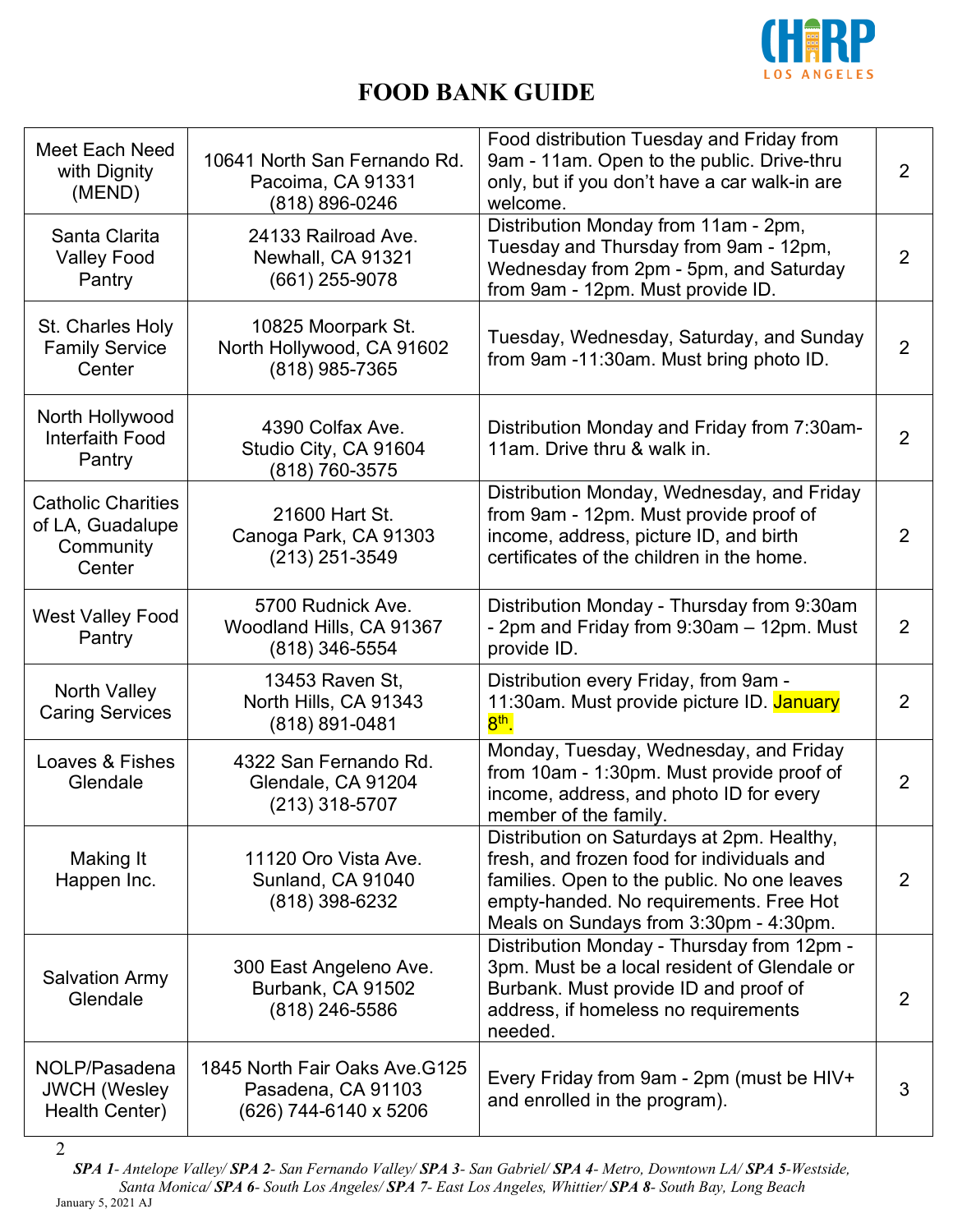

| Altadena SDA<br>Church                                | 2609 North Lincoln Ave.<br>Altadena, CA 91001<br>(626) 794-3953       | Food distribution every 2 <sup>nd</sup> and 4 <sup>th</sup> Tuesday of<br>the month, from 9am - 12pm. January 12th<br>and 26 <sup>th</sup> .                                                                             | 3 |
|-------------------------------------------------------|-----------------------------------------------------------------------|--------------------------------------------------------------------------------------------------------------------------------------------------------------------------------------------------------------------------|---|
| Shepherd's<br>Pantry Irwindale                        | 1418 Arrow Hwy.<br>Irwindale, CA 91706<br>(626) 305-0392              | Distribution every Tuesday from 5pm - 7pm<br>must provide picture ID. Participant may only<br>pick up food twice a month in any of the<br>Shepherd's Pantry locations.                                                   | 3 |
| <b>Salvation Army</b><br>Pasadena<br>Tabernacle       | 1000 East Walnut St. Suite102<br>Pasadena, CA 91106<br>(626) 773-4404 | Distribution Monday - Friday from 9am -<br>11:30am. Must provide ID and proof of<br>address.                                                                                                                             | 3 |
| San Juan Diego<br>Community<br><b>Services Center</b> | 4171 North Tyler Ave.<br>El Monte, CA 91731<br>(626) 575-7652         | Distribution Monday - Friday from 9am - 1pm<br>must provide ID.                                                                                                                                                          | 3 |
| Shepherd's<br>Pantry<br>Glendora                      | 657 East Arrow Hwy Suite J<br>Glendora, CA 91740<br>(626) 852-7630    | Distribution every Tuesday from 5pm - 7pm<br>must provide picture ID. Participant may only<br>pick up food twice a month in any of the<br>Shepherd's Pantry locations.                                                   | 3 |
| NOLP/Claremont<br><b>Foothill AIDS</b><br>Project     | 233 West Harrison Ave.<br>Claremont, CA 91711<br>(213) 201-1434       | 2 <sup>nd</sup> and 4 <sup>th</sup> Wednesday of the month from<br>2pm – 4pm. Must be HIV+, can enroll on site<br>with photo ID and diagnosis.                                                                           | 3 |
| Lincoln Avenue<br><b>Baptist Church</b>               | 1180 North Lincoln Ave.<br>Pasadena, CA 91103<br>(626) 798-9163       | Distribution every Wednesday from 10am -<br>$12pm$ .                                                                                                                                                                     | 3 |
| Pasadena<br><b>Job Center</b>                         | 500 North Lake Ave.<br>Pasadena, CA 91101<br>(626) 440-0112           | Food box distribution every 1 <sup>st</sup> and 3 <sup>rd</sup> Friday<br>of the month from 10am - 1pm. Must call<br>ahead, provide proof of address and picture<br>ID. Only serving Altadena and Pasadena<br>residents. | 3 |
| <b>Foothill Unity</b><br>Center                       | 191 North Oak Avenue,<br>Pasadena, CA 91107<br>(626) 584-7420         | Drive-thru distribution every Tuesday,<br>Wednesday and Friday from 9am - 11:30am.<br>Must provide picture ID.                                                                                                           | 3 |
| Friends In<br>Deed                                    | 444 East Washington Blvd.<br>Pasadena, CA 91104<br>(626) 797-2402     | Distribution Tuesday and Wednesday from<br>10am – 3pm. Thursday from 10am – 1pm.<br>Must provide picture ID.                                                                                                             | 3 |
| St. Andrew<br>Catholic Church                         | 140 Chestnut St.<br>Pasadena, CA 91103<br>(626) 792-4183              | Distribution every Wednesday from 9:30am -<br>10:30am and Saturdays from 7:30am -<br>10:30am.                                                                                                                            | 3 |

<sup>3</sup> *SPA 1- Antelope Valley/ SPA 2- San Fernando Valley/ SPA 3- San Gabriel/ SPA 4- Metro, Downtown LA/ SPA 5-Westside, Santa Monica/ SPA 6- South Los Angeles/ SPA 7- East Los Angeles, Whittier/ SPA 8- South Bay, Long Beach* January 5, 2021 AJ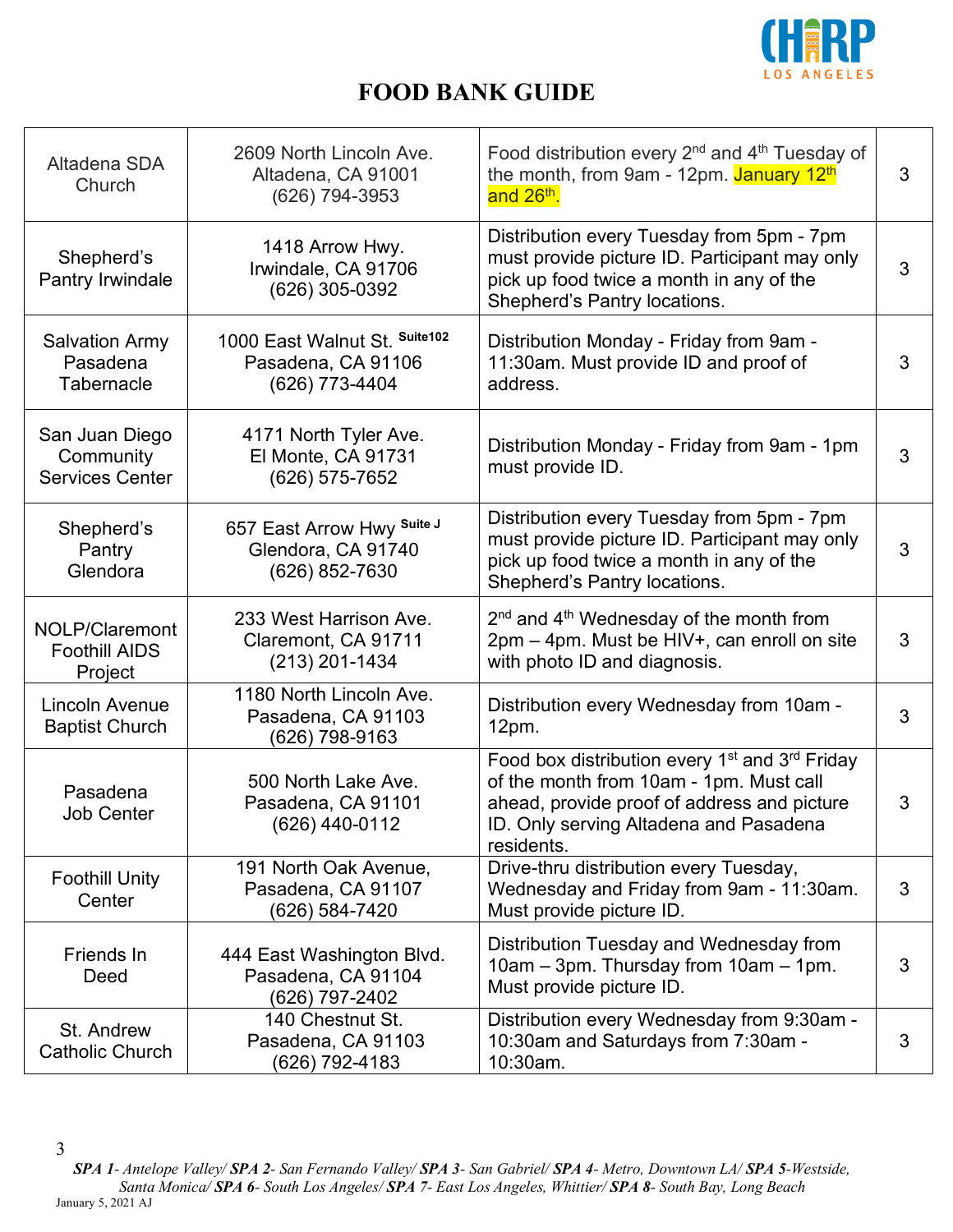

| <b>Inland Valley</b><br><b>Hope Partners</b>   | 660 North Mountain Ave.<br>Claremont, CA 91711<br>(909) 622-3806       | Monday - Thursday from 9am - 3pm. Must<br>provide ID for every household member,<br>proof of income, and proof of address.                                                                      | 3 |
|------------------------------------------------|------------------------------------------------------------------------|-------------------------------------------------------------------------------------------------------------------------------------------------------------------------------------------------|---|
| San Gabriel<br><b>Mission Food</b><br>Pantry   | 428 South Mission Dr.<br>San Gabriel, CA 91776<br>(626) 457-3035       | Distribution is every Sunday from<br>7am - 10am. Drive thru only.                                                                                                                               | 3 |
| <b>Inland Valley</b><br><b>Hope Partners</b>   | 209 West Pearl St. Suite103,<br>Pomona, CA 91768<br>(909) 622-3806     | Monday - Thursday from 9am - 3pm. Must<br>show ID for every household member, proof<br>of income, and proof of address.                                                                         | 3 |
| L.A Regional<br>Food Bank                      | 1441 Santa Anita Ave.<br>South El Monte, CA 91733<br>(626) 575-5431    | Distribution is by appointment only, days may<br>vary.                                                                                                                                          | 3 |
| <b>Holy Family</b><br><b>Giving Bank</b>       | 1524 Fremont Ave.<br>South Pasadena, CA 91030<br>(626) 403-6140        | Distribution every Monday from 9am -<br>10:45am. Must be a local resident, provide<br>proof of address and ID. Due to Covid-19<br>distribution is open to the public, just bring<br>picture ID. | 3 |
| <b>Sacred Heart</b><br><b>Catholic Church</b>  | 2889 Lincoln Ave.<br>Altadena, CA 91001<br>(626) 794-2046              | Distribution every 1 <sup>st</sup> and 3 <sup>rd</sup> Wednesday of<br>the month from 9am - 11am. Must wear a<br>mask. January 6 <sup>th</sup> and 20 <sup>th</sup> .                           | 3 |
| <b>Baldwin Park</b><br><b>Bilingual Church</b> | 13965 Ramona Pkwy,<br>Baldwin Park, CA 91706<br>(626) 727-2018         | Food distribution every Wednesday from<br>3pm-7pm.                                                                                                                                              | 3 |
| La Casa                                        | 203 East Mission Road,<br>San Gabriel, CA 91776<br>(626) 286-2144      | Distribution every Friday at 1pm.                                                                                                                                                               | 3 |
| <b>First Baptist</b><br>Church of<br>Alhambra  | 101 South Atlantic Blvd,<br>Alhambra, CA 91801<br>$(626)$ 570-1511     | Distribution every Thursday at 1pm.                                                                                                                                                             | 3 |
| Epiphany<br><b>Episcopal Church</b>            | 2808 Altura St.<br>Los Angeles, CA 90031<br>(323) 227-9931             | Distribution every 2 <sup>nd</sup> and 4 <sup>th</sup> Friday of the<br>month at 8:30am until supplies last, arrive<br>early. January 18th and 22 <sup>nd</sup> .                               | 4 |
| Hollywood<br>Community<br><b>Job Center</b>    | 5669 De Longpre Ave.<br>Los Angeles, CA 90028<br>$(323)$ 469-9002      | Food distribution every Thursday at 10:30am<br>(please arrive early as food runs out fast).<br>Every Friday from 10am-11am. Please wear<br>a mask and practice social distancing.               | 4 |
| People's Pantry<br>LA                          | 5338 Alhambra Ave.<br>El Sereno, CA 90032<br>peoplespantryla@gmail.com | Distribution every other Sunday at 11am. No<br>requirements needed.                                                                                                                             | 4 |

*SPA 1- Antelope Valley/ SPA 2- San Fernando Valley/ SPA 3- San Gabriel/ SPA 4- Metro, Downtown LA/ SPA 5-Westside, Santa Monica/ SPA 6- South Los Angeles/ SPA 7- East Los Angeles, Whittier/ SPA 8- South Bay, Long Beach* January 5, 2021 AJ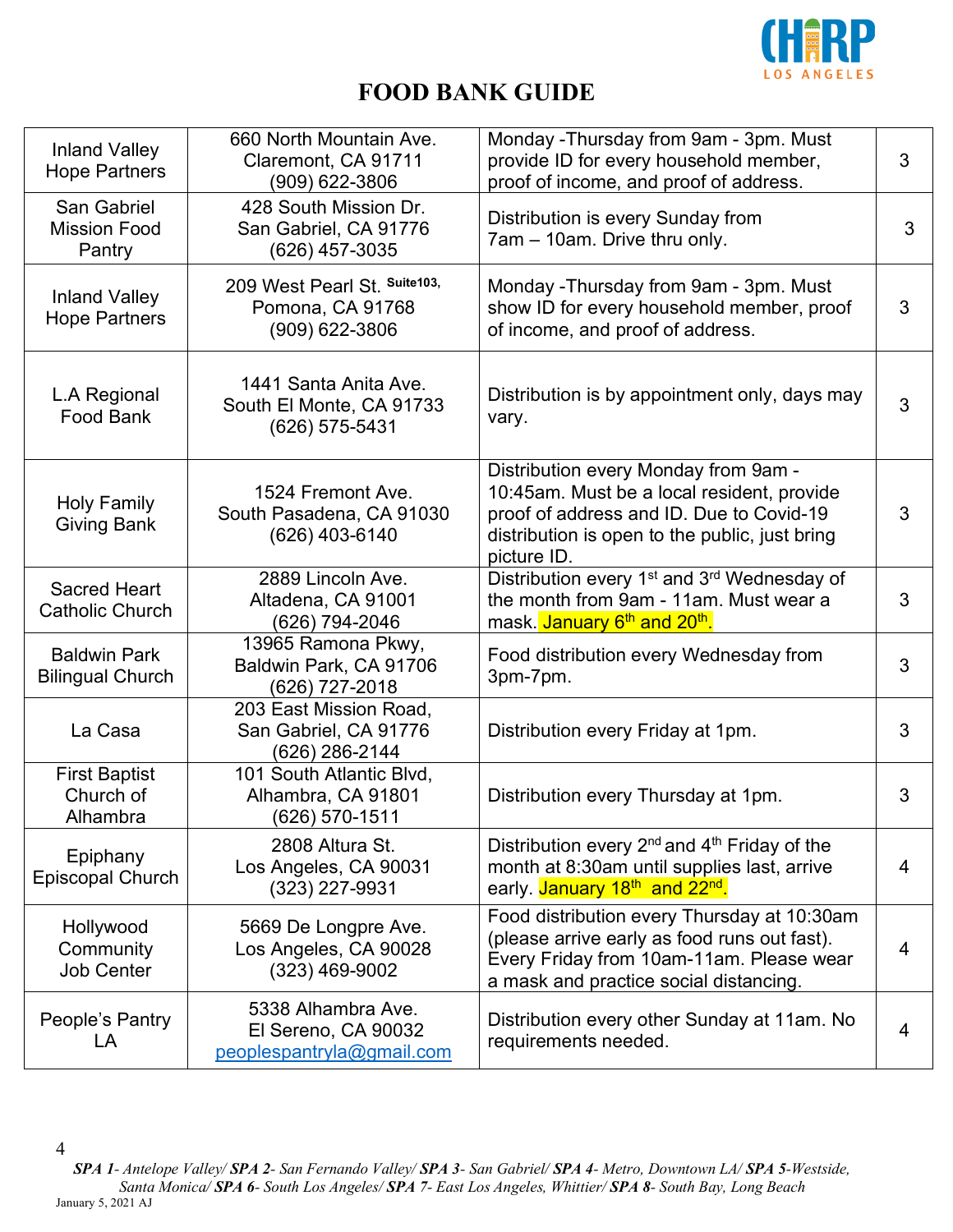

| <b>TDC Mobile Food</b><br><b>Bank Santa Ynez</b>                 | 2127 Santa Ynez St.<br>Los Angeles, CA 90012<br>(213) 273-7042             | Food distribution every Monday from 2:30pm<br>$-3:30$ pm.                                                                                                                    | 4              |
|------------------------------------------------------------------|----------------------------------------------------------------------------|------------------------------------------------------------------------------------------------------------------------------------------------------------------------------|----------------|
| <b>TDC Mobile Food</b><br><b>Bank William</b><br>Mead            | 293 Cardinal St.<br>Los Angeles, CA 90012<br>$(213)$ 273-7042              | Food distribution every Monday from 2:30pm<br>$-3:30pm$                                                                                                                      | 4              |
| <b>TDC Mobile Food</b><br><b>Bank Pueblos</b>                    | 54th Street and Long Beach Ave.<br>Los Angeles, CA 90011<br>(213) 273-7042 | Food Distribution every Monday from 2:30pm<br>$-3:30pm$                                                                                                                      | 4              |
| <b>Victory Outreach</b><br>El Sereno                             | 4752 Huntington Drive S,<br>Los Angeles, CA 90032<br>(323) 227-5564        | Food distribution every other Tuesday, from<br>9am - 12pm. January 12 <sup>th</sup> .                                                                                        | $\overline{4}$ |
| <b>Brownson House</b><br>Community<br><b>Services Center</b>     | 1307 Warren St.<br>Los Angeles, CA 90033<br>(213) 251-3512                 | Distribution Monday - Friday from 9am -1pm<br>must provide ID.                                                                                                               | 4              |
| Downtown<br><b>Women's Center</b>                                | 442 South San Pedro St.<br>Los Angeles, CA 90011<br>$(213) 680 - 0600$     | Food distribution from 9am - 10am. Breakfast,<br>lunch, and snacks are distributed to women<br>through the gate.                                                             | 4              |
| <b>Salvation Army</b><br><b>Hollywood Corps</b>                  | 5941 Hollywood Blvd,<br>Los Angeles, CA 90028<br>(323) 960-0640 ext. 1663  | Distribution on Thursday's from 9am - 11am.                                                                                                                                  | 4              |
| S.A.L.E                                                          | 421 South Bixel St.<br>Los Angeles, CA 90017<br>(213)480-1052              | Distribution every 2 <sup>nd</sup> and 4 <sup>th</sup> Wednesday of<br>the month from 4pm - 6pm, must provide ID.<br>Please call to reserve a bag. January 13th<br>and 27th. | 4              |
| The Great Vision<br>Church                                       | 4465 West Melrose Ave.<br>Los Angeles, CA 90029<br>(323) 667-9920          | Food distribution every 1 <sup>st</sup> and 3 <sup>rd</sup> Saturday of<br>the month from 7am - 6:30pm. No<br>requirements. January 2 <sup>nd</sup> and 16 <sup>th</sup> .   | 4              |
| <b>NOLP</b><br>The David Geffen                                  | 611 South Kingsley Dr.<br>Los Angeles, CA 90005<br>$(213)$ 201-1600        | Wednesdays and Fridays 10:30am -12pm<br>and 2:00pm - 5:00pm (Closed first Friday of<br>the Month) Must be HIV+, can enroll on site<br>with photo ID and diagnosis.           | 4              |
| <b>NOLP</b><br><b>Project Angel</b><br>Food                      | 922 Vine St.<br>Los Angeles, CA 90038<br>(213) 201-1451                    | Saturdays from $12:00 - 4:00$ Must be HIV+,<br>can enroll on site with photo ID and<br>diagnosis.                                                                            | 4              |
| Charismatic<br>Evangelical<br><b>Ministries</b><br>International | 439 South Western St. #1009<br>Los Angeles, CA 90020<br>(213) 219-3228     | Food distribution every $1st$ , $2nd$ , and $3rd$<br>Sunday of the month from 1pm - 2pm. No<br>requirements. January 10 <sup>th</sup> and 17 <sup>th</sup> .                 | 4              |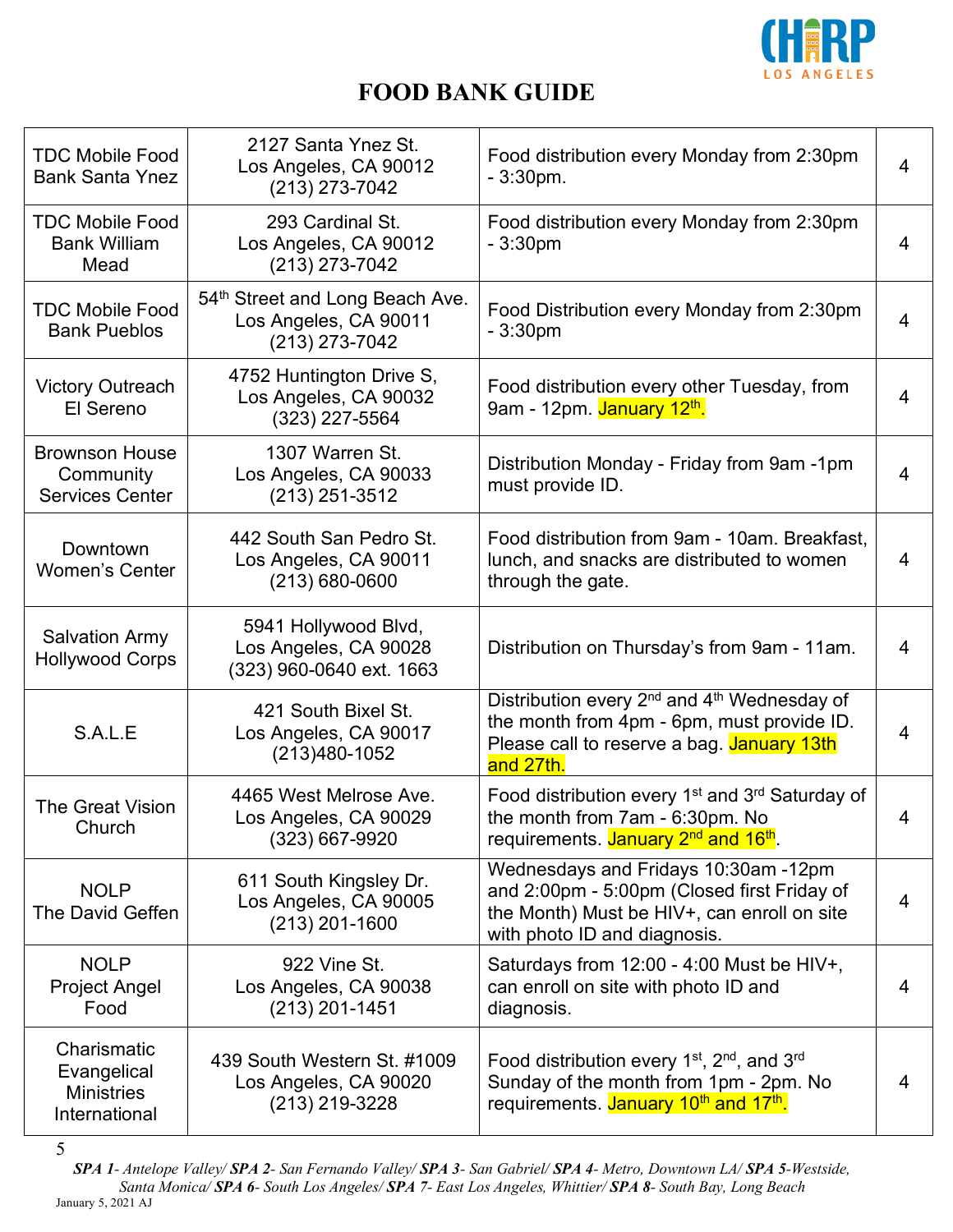

| St. James<br><b>Episcopal Church</b>                       | 3903 Wilshire Blvd.<br>Los Angeles, CA 90010<br>$(213)$ 388-3417            | Hot meals are served Tuesday from 12pm -<br>3pm. Groceries are distributed on Thursday<br>from 8am - 9am. Hot meals are served on<br>Friday from 3:30pm - 5pm. Breakfast, clean<br>clothes & hot showers are provided on<br>Saturday from 9am - 1pm. | $\overline{4}$ |
|------------------------------------------------------------|-----------------------------------------------------------------------------|------------------------------------------------------------------------------------------------------------------------------------------------------------------------------------------------------------------------------------------------------|----------------|
| Rosewood<br><b>United Methodist</b><br>Church              | 4101 Rosewood Ave.<br>Los Angeles, CA 90004<br>(323) 423-5961               | Food distribution every other Saturday from<br>8:30am - 10:30am. January 16 <sup>th</sup> and 30 <sup>th</sup> .                                                                                                                                     | 4              |
| Ananda Marga<br>of Los Angeles                             | 1245 South Norton Ave.<br>Los Angeles, CA 90019<br>(818) 414-7737           | Food distribution every Thursday and Friday.<br>Sign in from 7am - 8:00am.                                                                                                                                                                           | 4              |
| Silverlake<br>Community<br>Church                          | 2930 Hyperion Ave.<br>Los Angeles, CA 90027<br>$(323) 663 - 3151$           | Food distribution every Wednesday from<br>5:00pm - 6:30pm. Must provide proof of<br>income and proof of address.                                                                                                                                     | 4              |
| Wilshire<br>Presbyterian<br>Church                         | 309 South Oxford Ave.<br>Los Angeles, CA 90020<br>$(213)$ 387-5387          | Food distribution every Monday from 8am -<br>12pm. No requirements.                                                                                                                                                                                  | 4              |
| St. Francis<br>Center                                      | 1835 South Hope St.<br>Los Angeles, CA 90015<br>$(213)747 - 5347$           | Distribution Wednesday, Thursday, and<br>Saturdays from 9am to 11am. Please bring<br>own bags. ID required.                                                                                                                                          | 4              |
| <b>Bread of Life</b><br>Foursquare<br><b>Gospel Church</b> | 5179 West Washington St.<br>Los Angeles, CA 90016<br>(323) 939-4716         | Food distribution every Wednesday at 11am.                                                                                                                                                                                                           | 4              |
| <b>Manos Que</b><br>Sobreviven                             | 3010 Estara Ave.<br>Los Angeles, CA 90065<br>$(323)$ 399-4883               | Food distribution every Tuesday from 10am -<br>12pm. No requirements                                                                                                                                                                                 | 4              |
| <b>Greater West</b><br>Hollywood<br>Coalition              | 5939 Hollywood Blvd.<br>Los Angeles, CA 90028<br>(323) 462-2032             | Community meals are served Monday -<br>Friday from $6pm - 7:45pm$ . (Meals to go)                                                                                                                                                                    | 4              |
| Hollywood<br>Lutheran Church                               | 1733 North New<br>Hampshire Ave.<br>Los Angeles, CA 90027<br>(323) 667-1212 | Food distribution is every Wednesday from<br>11am - 1pm. Bring your own bags, no<br>requirements needed.                                                                                                                                             | 4              |
| <b>All Saints</b><br>Conference                            | 3431 Portola Ave.<br>Los Angeles, CA 90032<br>$(323)$ 675-4873              | Distribution every 2nd and 4th Saturday<br>9am - 11am. Must provide picture ID. January<br>9 <sup>th</sup> and 23 <sup>rd</sup> .                                                                                                                    | 4              |

<sup>6</sup>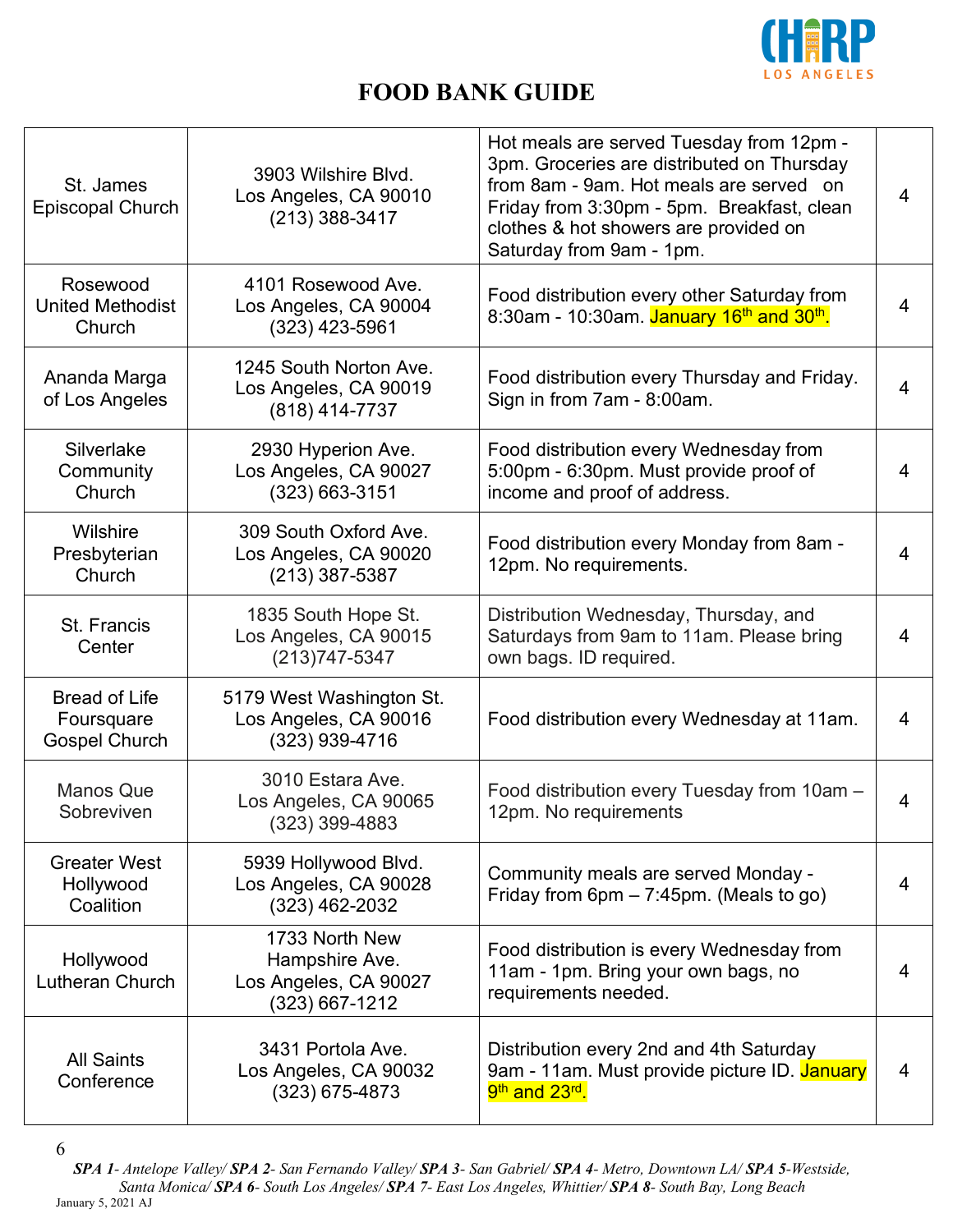

| Hathaway<br>Children &<br><b>Family Services</b>                                | 840 North Avenue 66,<br>Los Angeles, CA 90042<br>$(323)$ 257-9600        | Distribution every other Tuesday,<br>Wednesday, and Thursday from 10am -<br>12pm. Must call to register, must be local<br>residents.                          | 4 |
|---------------------------------------------------------------------------------|--------------------------------------------------------------------------|---------------------------------------------------------------------------------------------------------------------------------------------------------------|---|
| Metropolitan<br>Community<br>Church of Los<br>Angeles                           | 4607 Prospect Ave.<br>Los Angeles, CA 90027<br>(323) 669-3434            | Food distribution every Saturday from<br>6am - 10am.                                                                                                          | 4 |
| <b>Christian Food</b><br>Center                                                 | 1355 East Washington Blvd.<br>Los Angeles, CA 90021<br>(213) 716-9115    | Food distribution Tuesday - Friday from 9am -<br>3:30pm and Saturday from 9am - 12pm.                                                                         | 4 |
| Centro Maravilla                                                                | 4716 East Cesar Chavez Ave.<br>Los Angeles, CA 90022<br>$(323)$ 260-2805 | Appointments are Monday - Friday from 9am<br>- 4:30pm. Closed every Wednesday. Must<br>schedule an appointment.                                               | 4 |
| Immanuel<br>Presbyterian<br>Church                                              | 663 South Berendo St.<br>Los Angeles, CA 90005<br>$(213)$ 389-3191       | Food distribution Monday, Wednesday, and<br>Friday from 8am - 1pm. Every Saturday from<br>8am - 10am. No requirements needed.                                 | 4 |
| Children's<br><b>Hospital Los</b><br>Angeles                                    | 5000 Sunset Blvd. 7th Floor<br>Los Angeles, CA 90027<br>(323) 361-5981   | Wednesday from 10am - 11am. Bring your<br>own bags.                                                                                                           | 4 |
| <b>First Southern</b><br><b>Baptist Church of</b><br>Hollywood                  | 1528 North Wilton Pl.<br>Hollywood, CA 90028<br>(323) 466-9631           | Distribution Mondays at 9:30am until supplies<br>last. Fridays at 5pm, must line up at 4pm for<br>number, bring your own bags.                                | 4 |
| Estrella Del Mar<br>De Los Angeles<br><b>Regis House</b><br>Community<br>Center | 2212 Beverly Blvd.<br>Los Angeles, CA 90057<br>$(213)$ 380-8168          | Distribution every $2^{nd}$ and $4^{th}$ Thursday of the<br>month from 10am - 11am. Bring your own<br>bags. Must provide valid ID. January 14 <sup>th</sup> . | 4 |
| East Hollywood<br>Neighborhood<br>Council                                       | 755 North Virgil Avenue<br>Los Angeles, CA 90029<br>(323) 639-3462       | Food distribution every 1 <sup>st</sup> and 3 <sup>rd</sup> Sunday of<br>the month at 10am. January 3rd and 17th.                                             | 4 |
| <b>Catholic Charities</b>                                                       | 211 3rd Ave.<br>Los Angeles, CA 90291<br>(310) 392-8701                  | Lunch distribution Saturday's from 9am -<br>11am.                                                                                                             | 5 |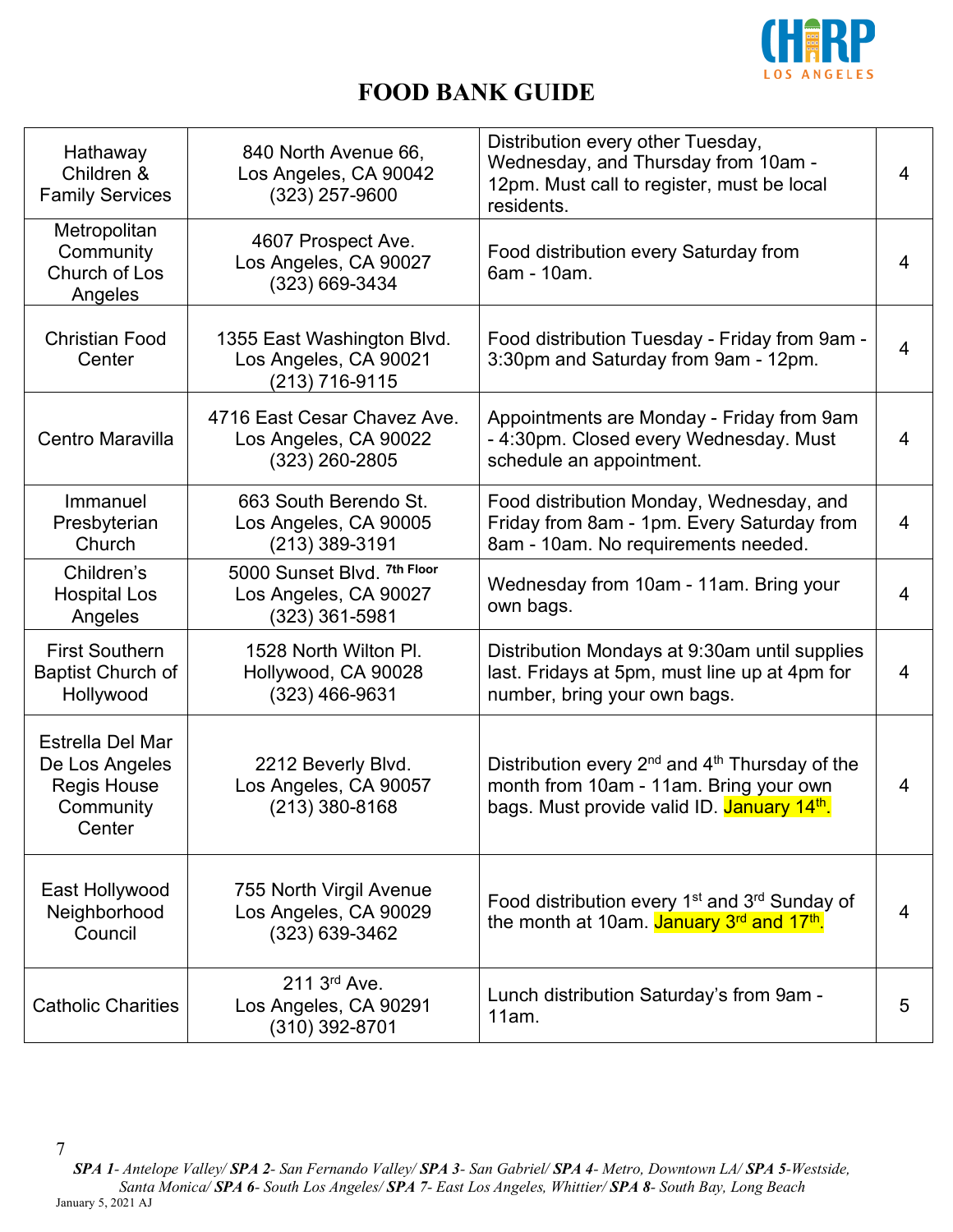

| Church on Pearl                              | 1520 Pearl St.<br>Santa Monica, CA 90405<br>$(310)$ 310-1384                     | Food distribution every Wednesday from<br>2:30pm - 5:30pm. No requirements needed.                                                                                                   | 5 |
|----------------------------------------------|----------------------------------------------------------------------------------|--------------------------------------------------------------------------------------------------------------------------------------------------------------------------------------|---|
| <b>Allies for Every</b><br>Child             | 12120 Wagner St.<br>Culver City, CA 90230<br>$(310) 846 - 4100$                  | Drive-Through for Produce and Meals<br>every Saturday 11am - 12:30pm. RSVP<br>required at:<br>https://alliesfreefooddrivethrus.eventbrite.com                                        | 5 |
| <b>Venice Family</b><br>Clinic               | 2509 Pico Blvd.<br>Santa Monica, CA 90405<br>$(310) 664 - 7525$                  | Food distribution every Tuesday from<br>10am - 12pm. No requirements needed,<br>please arrive early.                                                                                 | 5 |
| Virginia Avenue<br>Park                      | 2200 Virginia Ave.<br>Santa Monica, CA 90405<br>(424) 410-1354                   | Must schedule an appointment. Only for<br>Santa Monica residents or families that have<br>children enrolled in Santa Monica Unified<br><b>School District.</b>                       | 5 |
| St. Gerard's<br><b>Catholic Church</b>       | 4439 Inglewood Blvd.<br>Los Angeles, CA 90066<br>(310) 390-5034                  | Every Tuesday and Thursday from 9am -<br>12pm and from 1pm - 3pm. Must bring ID,<br>proof of address, and proof of income.<br>(Local residents only).                                | 5 |
| St. Joseph<br>Center                         | 204 Hampton Dr.<br>Venice Beach, CA 90291<br>$(310)$ 396-6468                    | Distribution Monday from 10am - 1pm,<br>Tuesday and Thursday from 12pm - 3pm<br>clients must bring their own bags. Due to<br>COVID-19, call beforehand.                              | 5 |
| The Bible<br>Tabernacle                      | 1761 Washington Way.<br>Venice, CA 90291<br>$(310)$ 821-6116                     | Food distribution every Monday, Wednesday,<br>and Friday at 9:30am.                                                                                                                  | 5 |
| New Earth                                    | 6001 Bristol Pkwy.<br>Culver City, CA 90230<br>$(310)$ 455-2847                  | Food distribution every Tuesday 11am - 6pm.<br>No requirements needed.                                                                                                               | 5 |
| <b>Turning Point</b><br><b>Food Drive</b>    | 3756 Santa Rosalia Dr.<br>Los Angeles, CA 90008<br>Suite # 617<br>(323) 296-1840 | Food distribution every 2 <sup>nd</sup> and 4 <sup>th</sup> Friday of<br>the month, 12pm – 3pm. January $8th$ and<br>$22nd$ .                                                        | 6 |
| Florence<br>Firestone<br>Community<br>Center | 7807 South Compton Ave.<br>Compton, CA 90001<br>$(323) 586 - 6502$               | Food distributions Monday 2pm - 4pm,<br>Tuesday 9am - 11am and 2pm - 4pm,<br>Thursday 2pm - 4pm, Friday 9am - 11am<br>and 2pm - 4pm. Closed every Wednesday.<br>By appointment only. | 6 |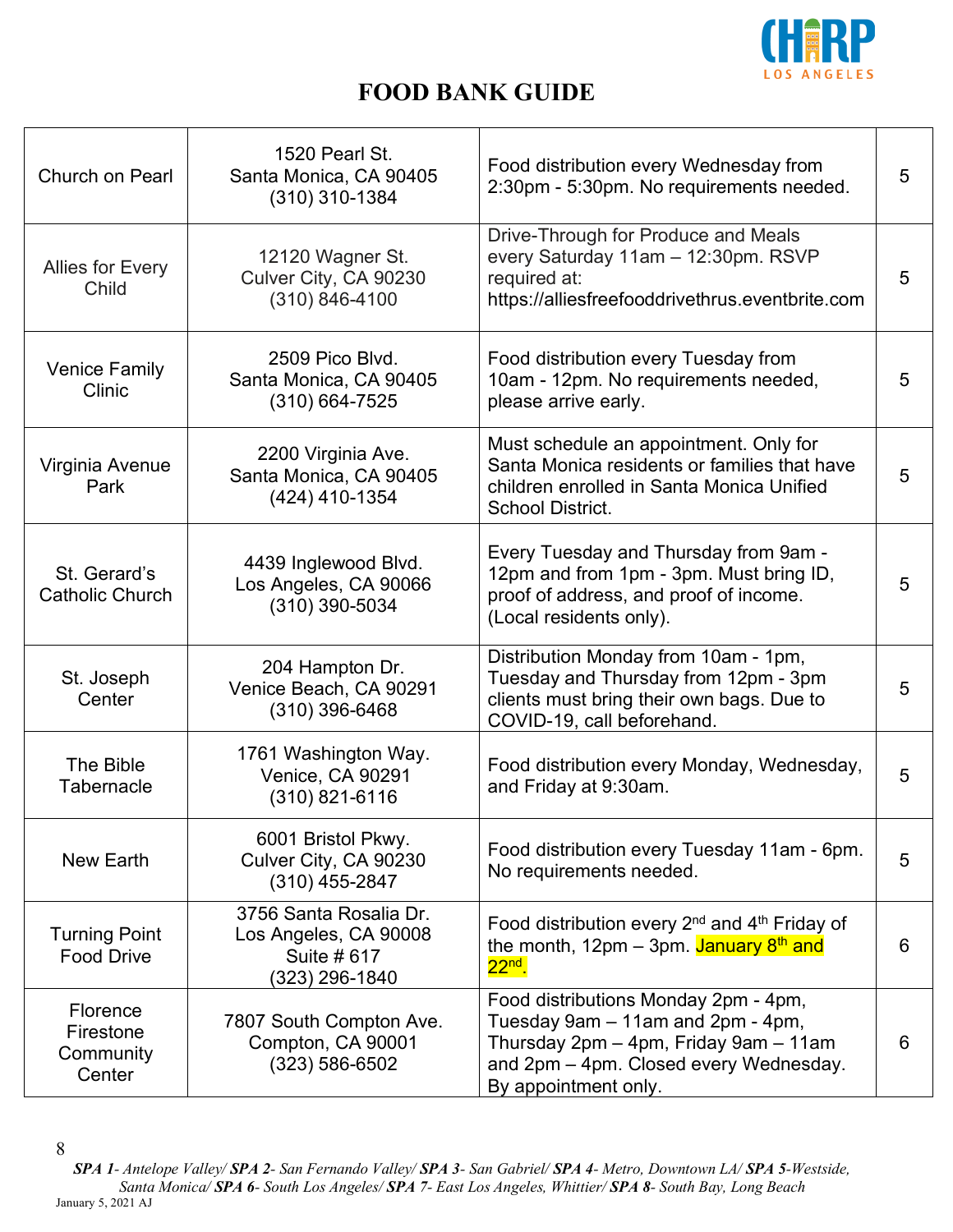

| St. Vincent De<br>Paul<br>Church                        | 621 West Adams Blvd,<br>Los Angeles, CA 90007<br>(213) 749-8950                 | Food distribution every Saturday from<br>7am - 8:30am. Must provide ID and school<br>picture ID (if any kids in the family). | 6 |
|---------------------------------------------------------|---------------------------------------------------------------------------------|------------------------------------------------------------------------------------------------------------------------------|---|
| Community<br>Reflections Inc.                           | 10020 South Western Ave.<br>Los Angeles, CA 90047<br>$(323) 674 - 4376$         | Food distribution every Friday, 12pm - 3pm.<br>No requirements needed.                                                       | 6 |
| St. Agnes Parish                                        | 1428 West Adams Blvd.<br>Los Angeles CA 90007<br>$(323)$ 731-2464               | Food distribution every Tuesday at 10:30am,<br>no requirements needed.                                                       | 6 |
| <b>NOLP</b><br>Oasis                                    | 1807 East 120th St.<br>(parking lot)<br>Los Angeles, CA 90059<br>(213) 201-1451 | Distribution every Thursday from 10:30am -<br>1:00pm. Must be HIV+, must be enrolled.                                        | 6 |
| <b>All Peoples</b><br>Community<br>Center               | 822 East 20th St.<br>Los Angeles, CA 90011<br>(213) 747-6357                    | Distribution every Friday from 9:30am - 1pm.                                                                                 | 6 |
| <b>Paramount Care</b><br>Foundation                     | 8206 Alondra Blvd.<br>Paramount, CA 90723<br>(562) 531-6820                     | Food distribution every Friday 8am - 10am.<br>Please wear a face covering.                                                   | 6 |
| Word of Faith<br>Center                                 | 107 West Artesia Blvd.<br>Compton, CA 90220<br>$(310)$ 963-7143                 | Food distribution every Saturday at 10am.                                                                                    | 6 |
| Ministerio a la<br>Luz de la Palabra                    | 111 North Long Beach Blvd.<br>Compton, CA 90221<br>$(310)$ 365-2277             | Food distribution every Saturday from<br>8am - 10am.                                                                         | 6 |
| <b>Praise Chapel</b><br>Florence<br>Community<br>Church | 1750 East Florence Ave.<br>Los Angeles, CA 90001<br>(626) 483-5728              | Food distribution every Monday from 3pm -<br>5pm. Please wear a mask, bring your own<br>bags and walk - up only.             | 6 |
| Presentation of<br>Mary Catholic                        | 6406 Parmelee Ave.<br>Los Angeles, CA 90001<br>$(323) 585 - 0570$               | Distribution is every Friday from 6am -<br>8:30am. Please call to verify distribution.                                       | 6 |
| Shields for<br><b>Families Social</b><br>Service Agency | 11705 Deputy Yamamoto Pl.<br>Lynwood, CA 90262<br>(323) 242-5000                | Distribution every Thursday from 9am - 12pm,<br>arrive early.                                                                | 6 |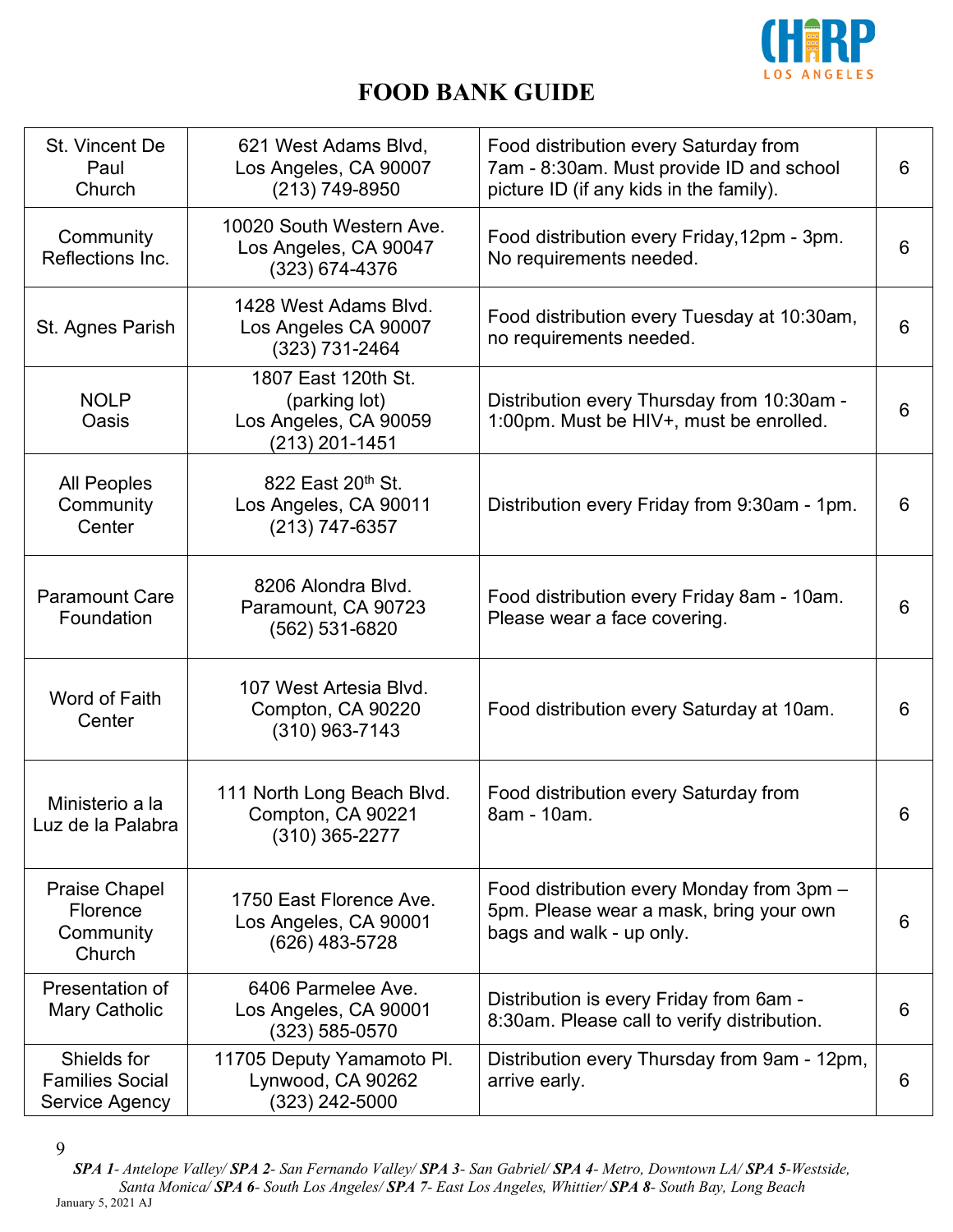

| <b>New Direction</b><br>Community<br>Program                             | 1756 West 82 <sup>nd</sup> St.<br>Los Angeles, CA 90047<br>(323) 291-0035 | Distribution every $2^{nd}$ and $4^{th}$ Saturday of the<br>month from 1:30pm - 2:30pm. January 8 <sup>th</sup> and<br>$22nd$ .                                                                                 | 6 |
|--------------------------------------------------------------------------|---------------------------------------------------------------------------|-----------------------------------------------------------------------------------------------------------------------------------------------------------------------------------------------------------------|---|
| <b>Avalon Gardens</b>                                                    | 701 East 88th Pl.<br>Los Angeles, CA 90002<br>(323) 939-4716              | Food distribution every Wednesday from<br>$1pm-3pm$ .                                                                                                                                                           | 6 |
| <b>Bethel</b><br>Unspeakable Joy<br><b>Christian Church</b>              | 8724 South Central Ave.<br>Los Angeles, CA 90002<br>$(323) 585 - 5939$    | Distribution every $2^{nd}$ and $4^{th}$ Saturday of the<br>month from 8am - 10am. January 8 <sup>th</sup> and<br>$22nd$ .                                                                                      | 6 |
| St. Cecilia<br>Catholic Church                                           | 4230 South Normandie Ave.<br>Los Angeles, CA 90037<br>$(323)$ 294-6628    | Food distribution every 3rd Saturday of the<br>month at 9:30am. No requirements needed.<br>January 16th.                                                                                                        | 6 |
| <b>Christ Gospel</b><br><b>Prayer Center</b>                             | 4228 South Vermont Ave.<br>Los Angeles, CA 90037<br>(323) 732-1394        | Food distribution every Wednesday at 11am.<br>No requirements needed.                                                                                                                                           | 6 |
| St. Thomas<br>Center                                                     | 2727 West Pico Blvd.<br>Los Angeles, CA 90006<br>(323) 737-3325           | Food distribution every 2 <sup>nd</sup> and 3 <sup>rd</sup> Saturday<br>of the month at 6am. Only for local residents,<br>must bring proof of address and ID. January<br>9 <sup>th</sup> and 16 <sup>th</sup> . | 6 |
| <b>First African</b><br>American<br><b>Methodist</b><br>Episcopal Church | 2270 South Harvard Blvd.<br>Los Angeles, CA 90018<br>$(323)$ 735-1251     | Food distribution every 4 <sup>th</sup> Saturday of the<br>month from 8am - 12pm, must provide ID.<br>January 23rd.                                                                                             | 6 |
| St. John's<br>Cathedral                                                  | 514 West Adams Blvd.<br>Los Angeles, Ca 90007<br>(213) 747-6285           | Food distribution every 3 <sup>rd</sup> Saturday of the<br>month at 8:30am. No requirements needed.<br>January 16 <sup>th</sup> .                                                                               | 6 |
| Central<br>Neighborhood<br>Health<br>Foundation                          | 2614 South Grand Ave.<br>Los Angeles, CA 90007<br>(323) 234-5000          | Distribution every $1st$ and $3rd$ Monday of the<br>month at 12pm. Only the first 100 people will<br>be served. January 4 <sup>th</sup> and 18 <sup>th</sup> .                                                  | 6 |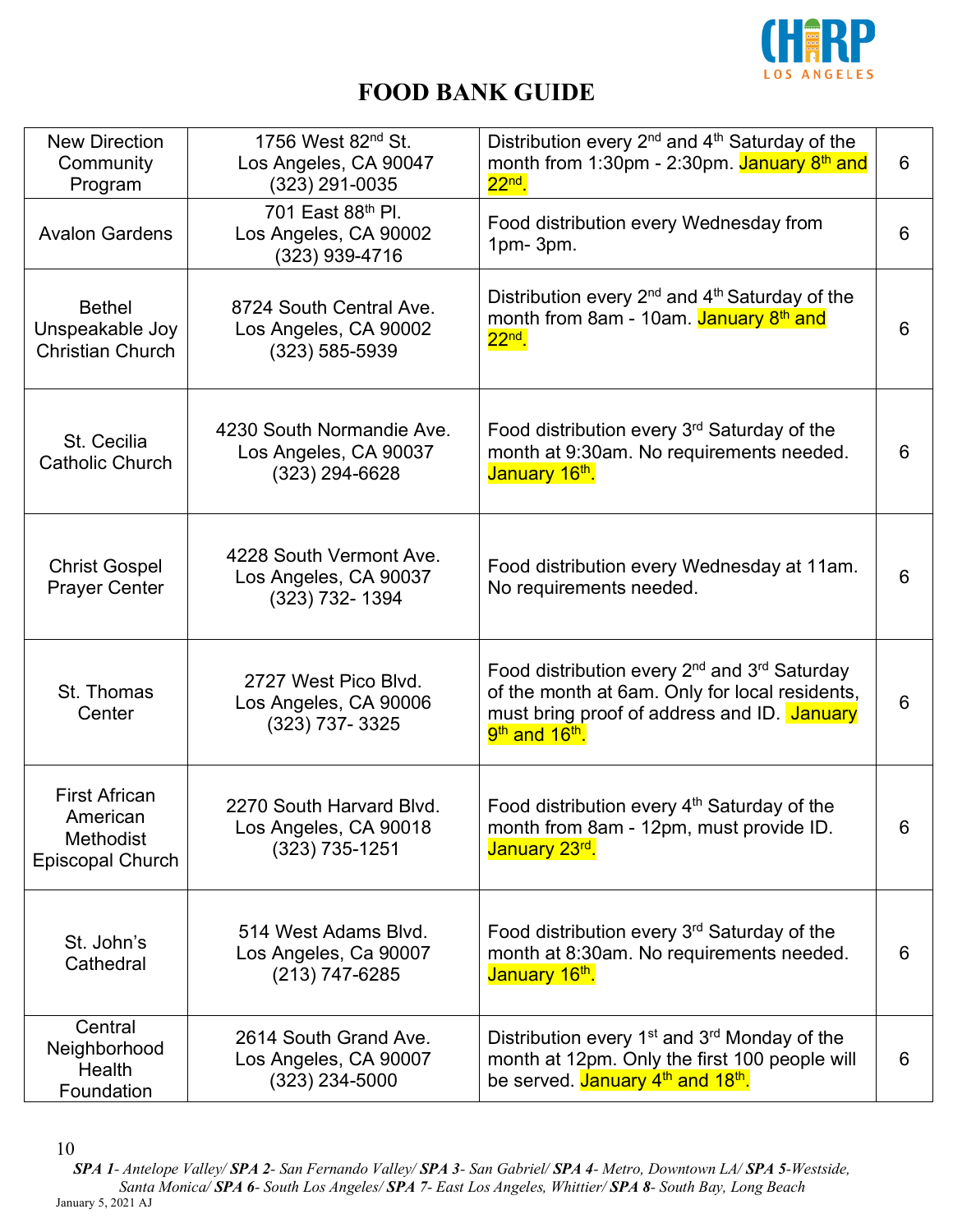

| <b>Central City</b><br>Neighborhood<br><b>Partners</b>     | 501 South Bixel St.<br>Los Angeles, CA 90017<br>(213) 482-8618       | Food bank distribution Thursdays from<br>9am - 1pm. First come first serve basis, no<br>requirements needed.                                                                                                                                                                                     | 6              |
|------------------------------------------------------------|----------------------------------------------------------------------|--------------------------------------------------------------------------------------------------------------------------------------------------------------------------------------------------------------------------------------------------------------------------------------------------|----------------|
| <b>Gospel Mission</b><br><b>Baptist Church</b>             | 7301 South Avalon Blvd.<br>Los Angeles, CA 90003<br>(323) 759-8087   | Food distribution every Wednesday 11am -<br>12pm. January 6 <sup>th</sup> , 13 <sup>th</sup> , 20 <sup>th</sup> and 27 <sup>th</sup> .                                                                                                                                                           | 6              |
| Long Beach<br><b>Community Table</b><br><b>Food Relief</b> | 9038 Artesia Blvd,<br>Bellflower, CA 90706<br>(562) 548-0774         | Food distribution Tuesday and Wednesday<br>5:30pm - 7pm, Friday 12pm - 4pm, and<br>Saturday 12pm - 2pm.                                                                                                                                                                                          | 7              |
| <b>Catholic Rainbow</b><br>Outreach                        | 11419 Carmenita Rd.<br>Whittier, CA 90605<br>(562) 556-4449          | Distribution every other Saturday from<br>10:45am -11:30am. Participant must arrive at<br>10:15am.                                                                                                                                                                                               | $\overline{7}$ |
| <b>Bienestar</b><br>East Los Angeles                       | 5326 East Beverly Blvd.<br>Los Angeles, CA 90022<br>(323) 727-7896   | Food bank is primarily for HIV+ individuals<br>and currently open to the public regardless of<br>their HIV status, once annually, during this<br>epidemic. Distribution days Tuesday from<br>11am - 2:30pm, Wednesday from 10am -<br>12pm, Thursday from 12pm - 1:30pm, and<br>$3:00 - 4:30$ pm. | 7              |
| Bethany<br>Church                                          | 17054 Bixby Ave.<br>Bellflower, CA 90706<br>(562) 866-1812           | Food distribution Tuesdays from 2pm - 3pm.<br>Sack lunches Wednesday from 4pm -<br>4:30pm.                                                                                                                                                                                                       | 7              |
| Door of Hope<br>Community<br>Center                        | 1414 South Atlantic Blvd.<br>Los Angeles, CA 90022<br>(323) 262-2777 | Distribution every Monday and Thursday from<br>9am - 11am. Arrive early and call ahead.                                                                                                                                                                                                          | 7              |
| Mexican-<br>American<br>Opportunity<br>Foundation          | 401 North Garfield Ave<br>Montebello, CA 90640<br>(323) 890-9600     | Distribution every Thursday from 9am - 12pm,<br>must provide ID.                                                                                                                                                                                                                                 | $\overline{7}$ |
| Hawaiian<br><b>Gardens Food</b><br><b>Bank</b>             | 22121 Norwalk Blvd.<br>Hawaiian Gardens, CA 90716<br>(562) 860-9097  | Food distribution every Tuesday & Thursday<br>from 10am - 3pm and Wednesday's from<br>10am - 5pm.                                                                                                                                                                                                | 7              |
| St. George<br>Church                                       | 15725 Cornuta Avenue,<br>Bellflower, CA 90706<br>(562) 307-2892      | Food distribution every $2^{nd}$ and $4^{th}$ Thursday<br>of the month from 4pm-6pm. January 14 <sup>th</sup> .                                                                                                                                                                                  | 7              |
| Centro Cristiano<br><b>Manantial De</b><br>Vida            | 10035 Washington St.<br>Bellflower, CA 90706<br>(562) 481-1642       | Food distribution every Mondays from 6pm-<br>7:30pm.                                                                                                                                                                                                                                             | 7              |

<sup>11</sup>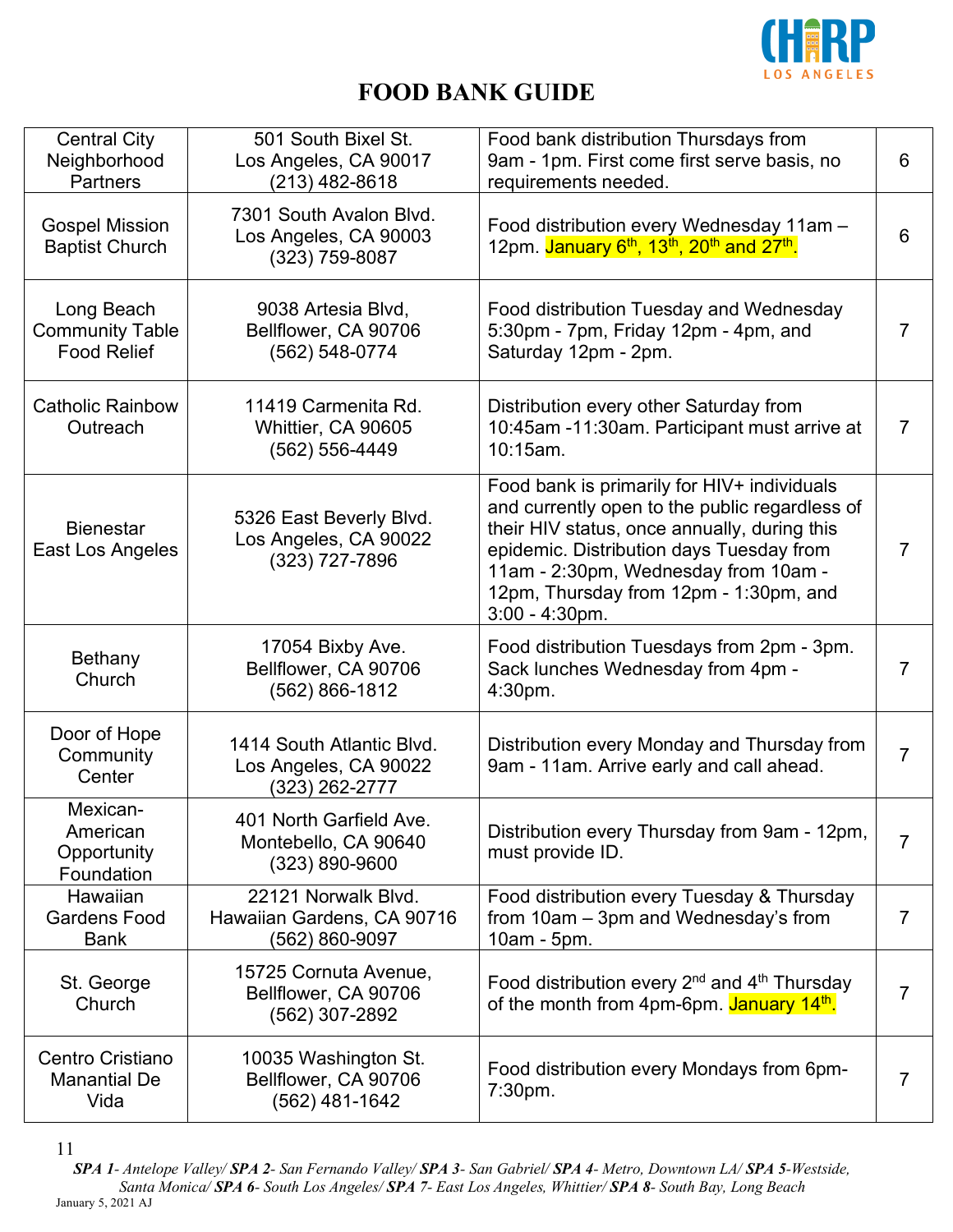

| Lawrence<br><b>Ministries</b>                          | 12441 East Farlow St.<br>Hawaiian Gardens, CA 90716<br>$(310) 764 - 4104$ | Food distribution every 3 <sup>rd</sup> Saturday of the<br>month from 10am-2pm. January 16 <sup>th</sup> .                                                      | 7 |
|--------------------------------------------------------|---------------------------------------------------------------------------|-----------------------------------------------------------------------------------------------------------------------------------------------------------------|---|
| St. Margaret's<br>Center                               | 10217 Inglewood Ave.<br>Lennox, CA 90304<br>$(310)$ 672-2208              | Must call and schedule an appointment and<br>register. Distribution is Wednesday, by<br>appointment only. Serving the South Bay<br>area only.                   | 8 |
| <b>NOLP</b><br><b>AIDS Food Store</b><br>In Long Beach | 590 East Willow St.<br>Long Beach, CA 90806<br>(562) 676-4554             | Tuesdays 9am - 2pm. Must be HIV+, must be<br>enrolled                                                                                                           | 8 |
| <b>RCCG Jesus</b><br>Embassy<br>Los Angeles            | 442 East El Segundo Blvd.<br>Los Angeles, CA 90061<br>(818) 300-8640      | Distribution every 2 <sup>nd</sup> and 4 <sup>th</sup> Monday of the<br>month from 5:30pm - 7:30pm. January 11 <sup>th</sup><br>and 25 <sup>th</sup> .          | 8 |
| <b>Beacon Light</b><br><b>Mission</b>                  | 525 Broad St.<br>Wilmington, CA 90744<br>(310) 830-7063                   | Dinner served 7 days a week from<br>6:00pm - 6:45pm. Must attend Chapel before<br>6:45pm.                                                                       | 8 |
| <b>First United</b><br><b>Methodist Church</b>         | 1551 El Prado Ave.<br>Torrance, CA 90501<br>(310) 328.3242                | Food box distribution every 4 <sup>th</sup> Saturday of<br>the month at 11am. January 23 <sup>rd</sup> .                                                        | 8 |
| Grant A.M.E<br>Church                                  | 1129 Alamitos Ave.<br>Long Beach, CA 90813<br>(562) 437-1567              | Food distribution every Wednesday from 9am<br>- 12pm.                                                                                                           | 8 |
| San Pedro<br><b>Service Center</b>                     | 769 West 3rd St.<br>San Pedro, CA 90731<br>$(310) 519 - 6091$             | Distribution Monday and Thursday from 2pm -<br>5:30pm, Tuesdays and Friday from 9am -<br>11am and 2pm - 5:30pm. Closed every<br>Wednesday, by appointment only. | 8 |
| Help Me Help<br>You Oropeza<br>Elementary<br>School    | 700 Locust Ave.<br>Long Beach, CA 90813<br>$(562)$ 612-5001               | Food Distribution every 2 <sup>nd</sup> and 4 <sup>th</sup> Friday at<br>11:30am. Drive-thru only. January 8 <sup>th</sup> and<br>$22nd$ .                      | 8 |
| Help Me Help<br>You MOLAA<br>Museum                    | 628 Alamitos Ave.<br>Long Beach, CA 90802<br>(562) 612-5001               | Food Distribution every 2 <sup>nd</sup> and 4 <sup>th</sup> Friday of<br>the month at 4pm. Drive-thru only. January<br>8 <sup>th</sup> and 22 <sup>nd</sup> .   | 8 |
| <b>Puente Latino</b><br>Association                    | 6850 Atlantic Blvd<br>Long Beach, CA 90805<br>(562) 264-5449              | Food distribution every other Saturday from<br>8am-10am.                                                                                                        | 8 |
| Crossroads<br>Multinational<br>Church of<br>Nazarene   | 12229 East Del Amo Blvd<br>Cerritos, CA 90703<br>(562) 809-4143           | Food distribution every Sunday from 8:30am-<br>9:30am.                                                                                                          | 8 |
| Hill City Church                                       | 550 West Manville St.<br>Compton, CA 90220<br>(310) 632-1606              | Food distribution every Saturday from 11am-<br>1pm.                                                                                                             | 8 |

12

*SPA 1- Antelope Valley/ SPA 2- San Fernando Valley/ SPA 3- San Gabriel/ SPA 4- Metro, Downtown LA/ SPA 5-Westside, Santa Monica/ SPA 6- South Los Angeles/ SPA 7- East Los Angeles, Whittier/ SPA 8- South Bay, Long Beach* January 5, 2021 AJ